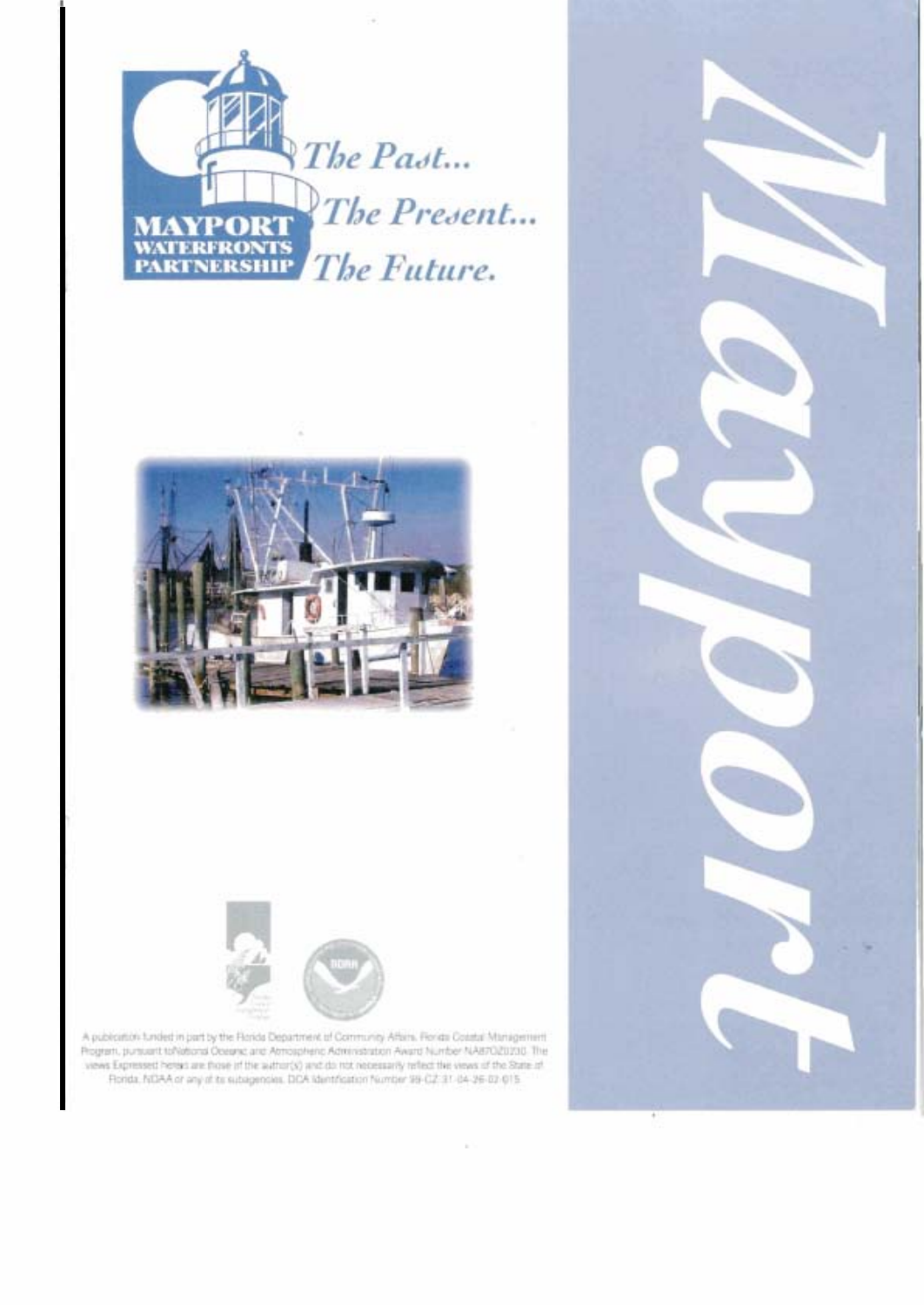". If crtyponn't is something we don't have anymore. An

untouched place... You can go home again."

 $\cdot$ / $I\alpha$ y $port$  has a pull on you... If you leave here, you always

want to come back."

"A friendly small town feeling... Feels Southern has good

Southern values."

"Like being at the end of the world, leaving everything behind

you... Heritage... Indian and fishing history."

"It has a real way of living... Everyone here works."

From the Maxyport Vilage Visioning Sessions.

**JULY 1998** 







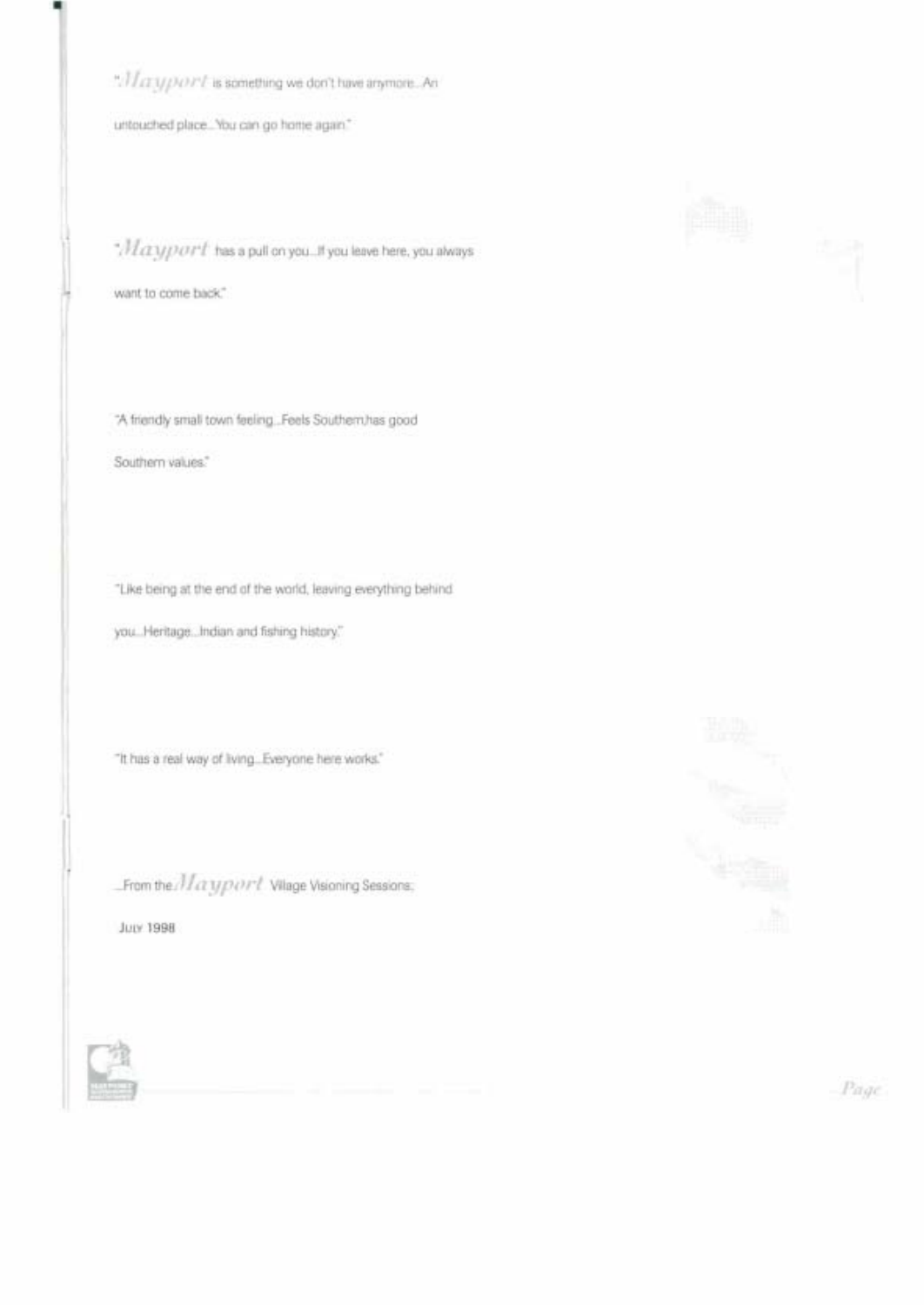# Mayport History

(Its Past)



A Timucuan Village sketched by French Artist Jacques Le Moyic. (Florida Historical Society)

Mayport's history began with the Timuouan Indians, who had been iving in the southeastern United States for over 5,000 years. These Indians were considered to have evolved to a very high level of technological achievement in comparison to other Indian cultures of North America. Their Mestyles was coptured by Jacques Le Moyne, an artist who accompanied French Explorer Jean Ribault. When Le Moyne returned to France, he set down a near complete history of these Indians.

The area of Mayport and the St. Johns River was first explored by Jean Ribault, who landed in Northeast Florida. His approximate landing site was Batten Island, across. form present day Mayport Village. Ribault entered the river on the first day of May in 1562 with three ships. Upon-Ribault's arrival he was met by the Timucuans led by their Chief Satouriba The French were later forped out by Spain who ruled Fiorida until 1821 when it was then ceded to the United States. From that date on, the settlement began to grow along the St. Johns River.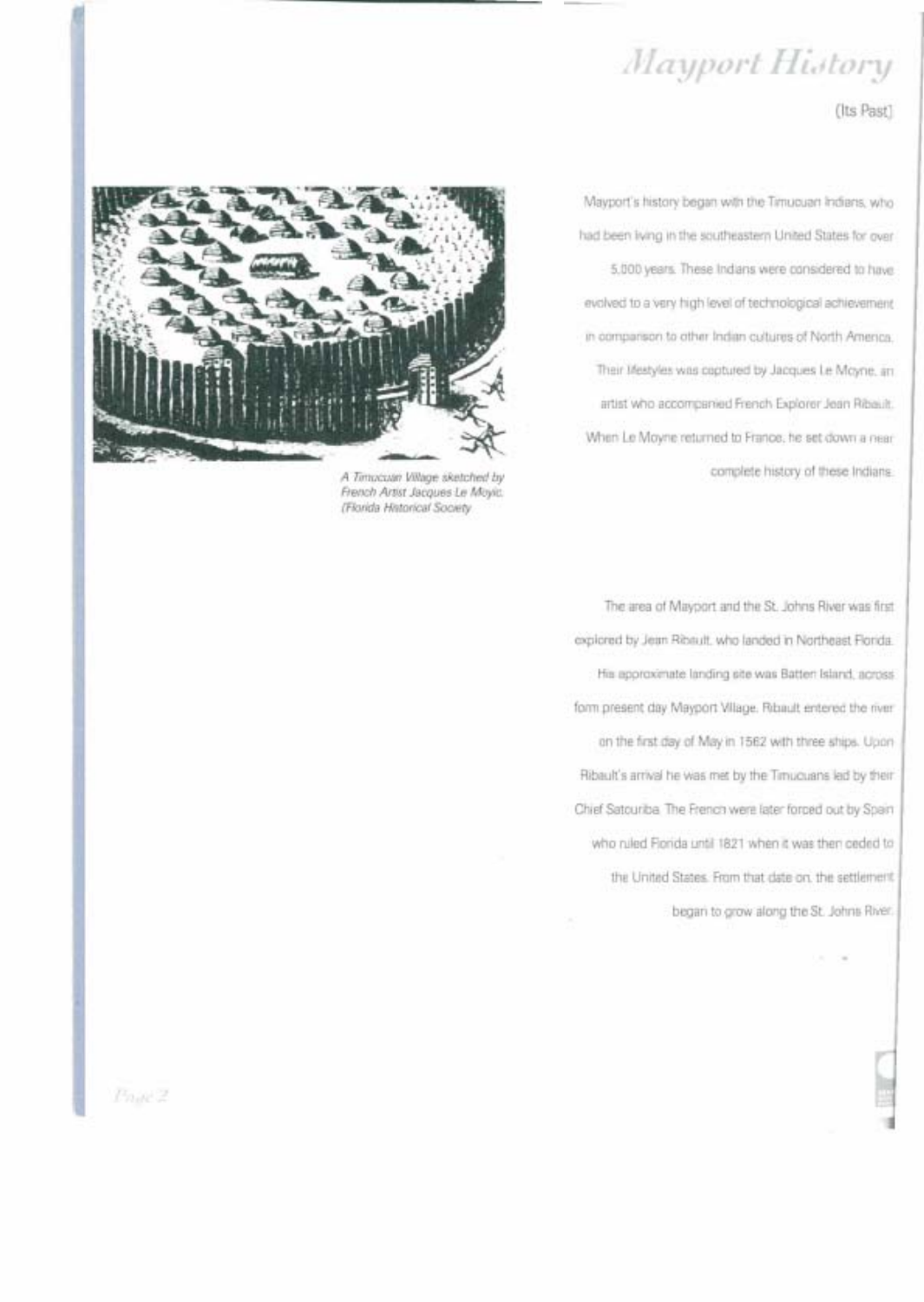# Mayport History

(Its Past)

Historians writing about the development of Mayport Village have no recorded dates as to when the settlement began. Earliest datas recorded are 1562 and 1828. Early settlers of Mayport came from France, Portugal and the late of Minorca. These people were fishermen and there early beginning as a fishing village has thrived due to the didee proximity to the continental shelf and large quantities of fish. Fishing has therefore been the major economic base of Maypon

Mayport prespered nor only in fishing but also in the lumber industry. For a short while Mayport Mills was the name of the fishing village until the end of the Civil War Maypert also became a well known resort town during the 1800's. It received a bold reputation with the hotels, prize fighters and taverns. Tourists would leave Jacksonville by boat on a cruise up the St. Johns River for a scenic ride along the Mayport coast. Boats would dock and the passengers would dme or stay overnight

Up until 1899 boat transportation was a major access into and out of Maypon. Since Mayport was important for incoming and outgoing cargo, the Jacksonville and Atlantic Railroad was soon built to connect Jacksonville and Mayport. A raiiroad dock was built where cargo would be transhipped inland. The dock stood where the present day U.S. Coast Guard Station now stands.





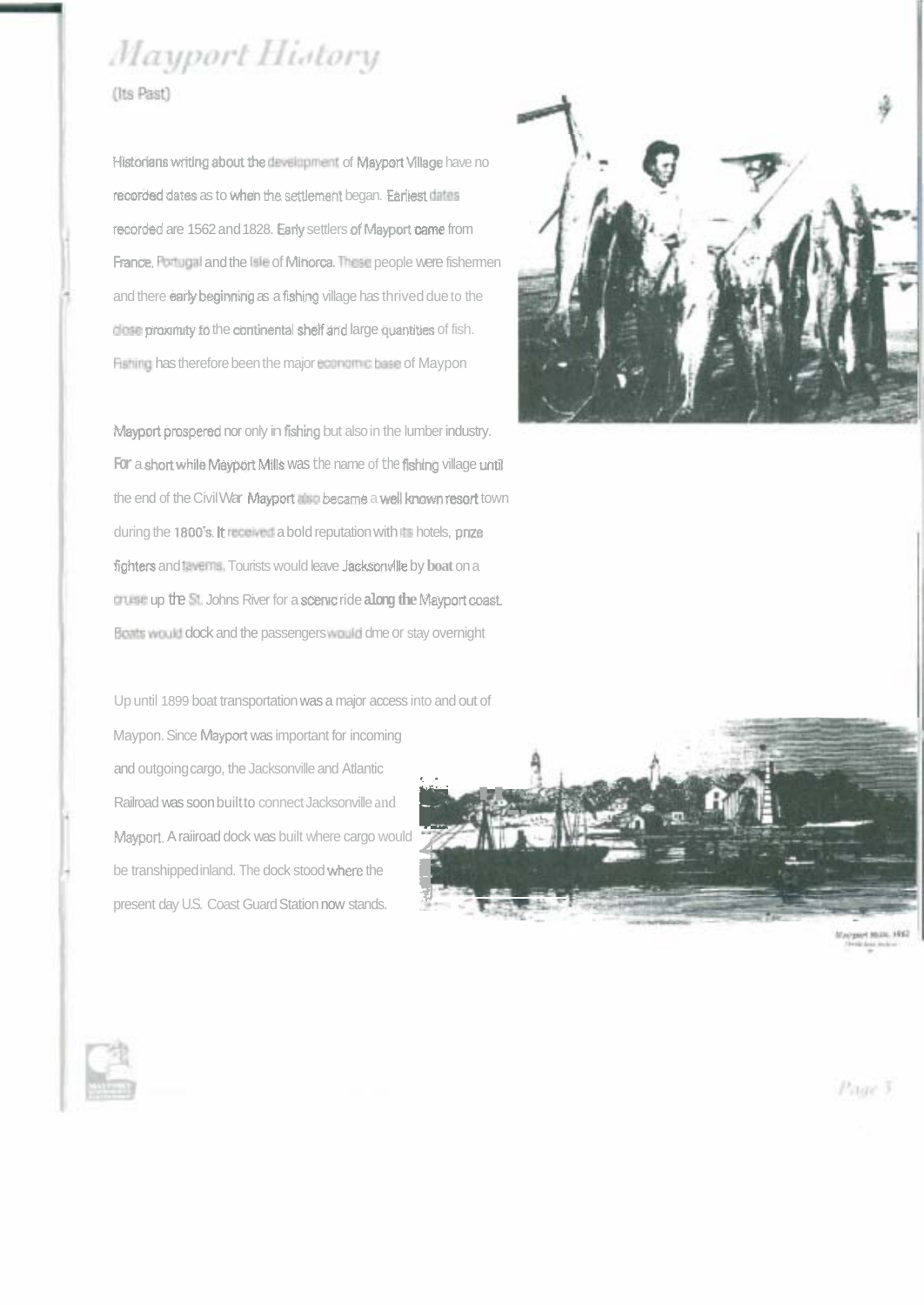# Mayport History

(Its Past)



The railroad lasted until 1919 and was soon abandoned. The fishing village became semi-isolated until World War II with the construction of the U.S. Naval Air Station.



In Mayport's recent history another mode of travel to the village developed in 1950 with the operation of the ferry. The ferry is still in operation today connecting Mayport Village with the Buccaneer Trail. Also, in its recent past the village was noted for its fine restaurants, fishing industry and sport fishing.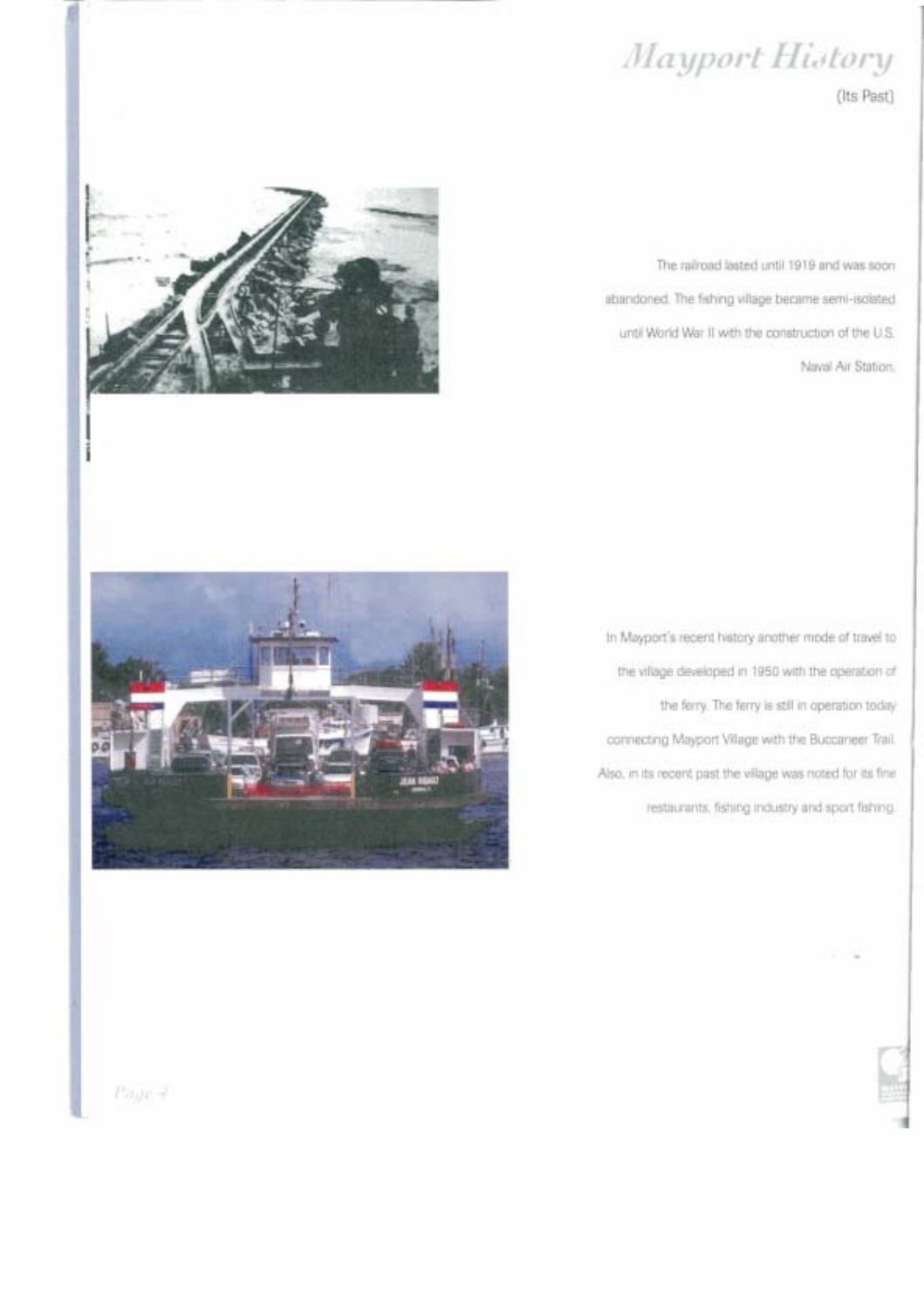# Mayport Today

(Its Present)

Mayport today still retains some of its past character, history and charm. The lighthouse that was built in 1828 still stands. There is also the King house that was built in the late 1800's with its fine example of Victorian architecture. The first original owner of this house was responsible for building several of the hotels in the village. The Mayport Presbyterian Church built in 1887 boasts of a congregation of 60 members. A visit. inside reveals the original hand carved pews and woodwork.

However, even with its present day charm, the Mayport Village of today. had lost a lot of its nostalgia. Several of its restaurants have closed. Not too long ago the State of Rorida had contemplated closing the ferry due to lack of travel and loss of money. It took an outcry from local citizens and communities to keep the ferry going. The State had turned the ferry service over to the City of Jacksonville. The City turned to a private company for operation. The ferry now makes money and travel use is increasing.

The village has several commercial properties that are abandoned, vacant and need repair. One problem that businesses contend with is maintaining their own waste treatment systems. Where businesses are customer intensive, waste treatment systems are expensive to install and operate. They also reduce business profit margins. However, some businesses are well managed and making a profit.





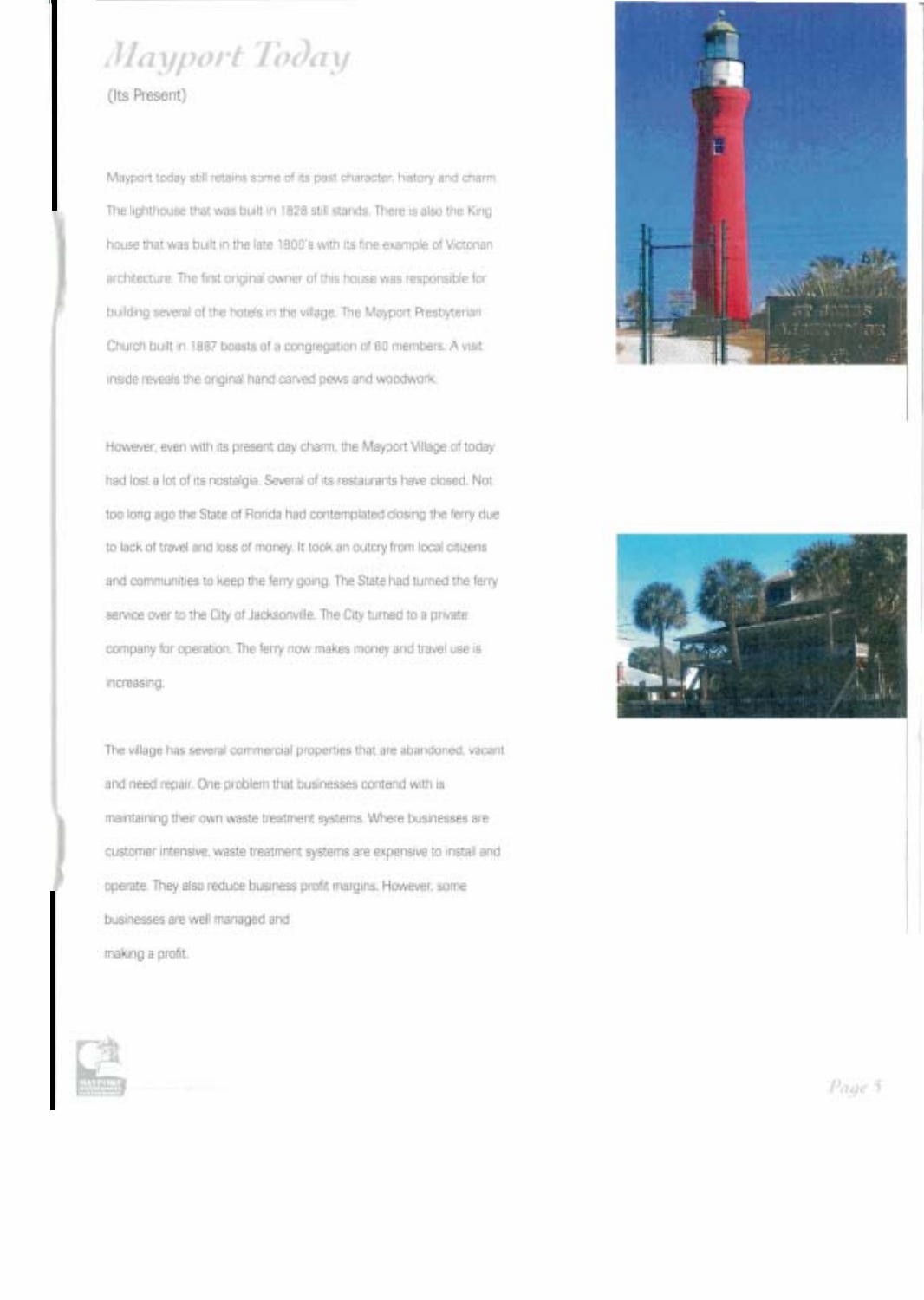## Mayport Today

### (Its Present)

The cood i'on in the residentil azone fismias well. Some  $\mathfrak{g}$ <br> $\mathfrak{g}_{\bullet\bullet}$  maintained and with kept Oth are in need of ext≤nsiv e reair or sho be torn down.

The fishing village is somewhat isolated from the rest of the City of Jacksonville. This is due primarily to its location. The Village is surrounded by the Navy Base and the St. Johns River. Also Mayport Village is quite small, 60+ acres with a small population of 200+ people that has been steadily decreasing during the years. Often in the past, the Mayport residents felt neglected by the rest of the City. However, because of the Village's isolation and past obscurity, this little forgotten corner of the City of Jacksonville, did not experience the vast change that is going on in most areas of Metropolitan Jacksonville. This obscurity and isolation will be the saving grace of Mayport Village.





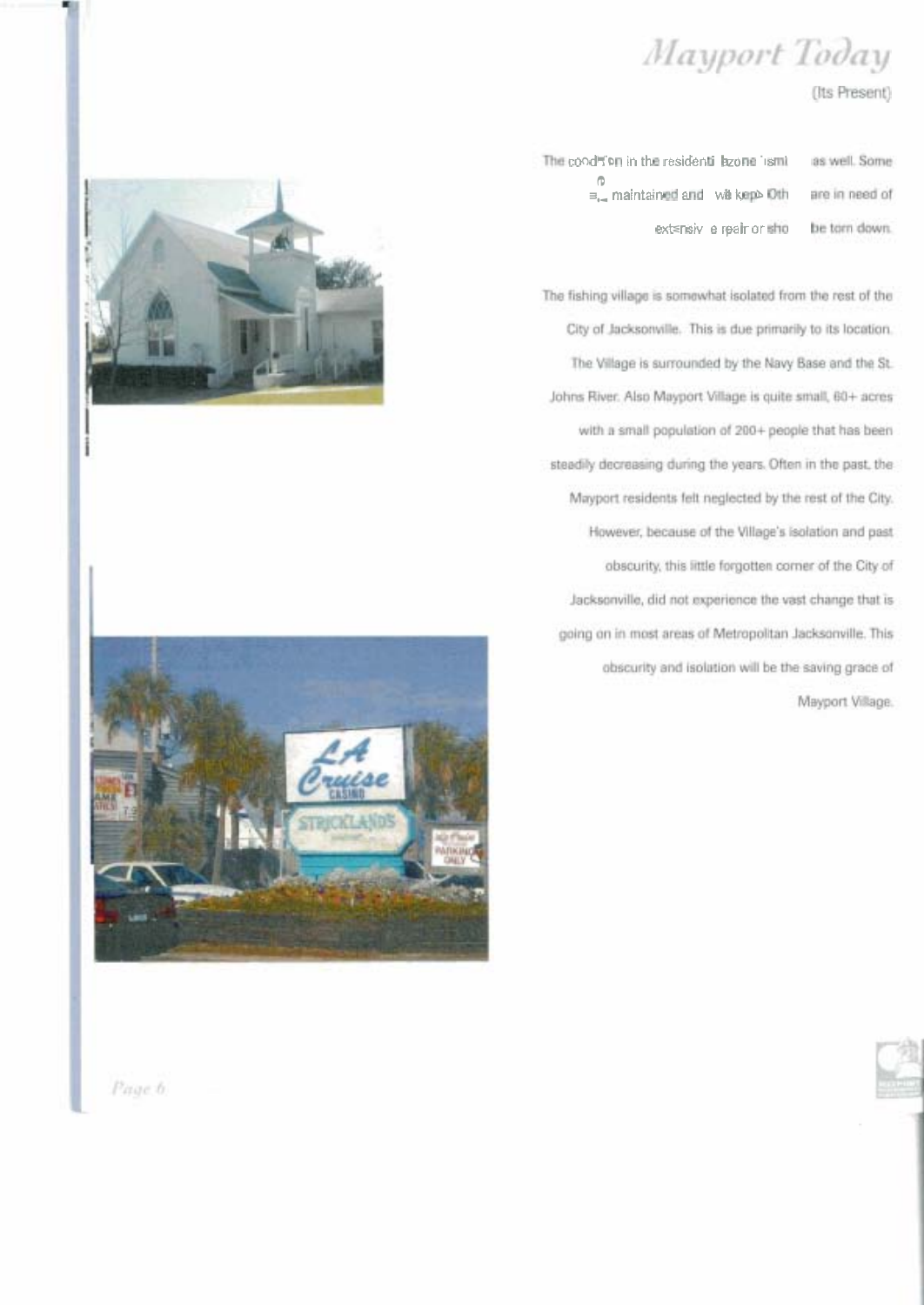### Mayport Tomorrow

(Its Future-The Vision)

In the Future, Mayport is a quaint and beautiful little community with houses and businesses that look more like the past than the future. It is a prosperous little Waterfront village with fishing as a mainstay of the economy. However, it is also a destination spot and a stopping station for people who are passing through.

Some visitors may stay the night at the local hotel, Others come to dine at one of the fine restaurants that dot the waterfront. They reached Mayport by car via the Buccaneer Trail and ferry. Some come by cruise boat from Downtown Jacksonville looking for a nostalgia trip down nver as passengers had done in the 1800's. While customers are dining on the restaurant's seafood specialty or the local catch of the day, they enjoy watching ships going by to deliver their cargo upriver.

After lunch or dinner visitors non walk along the waterfront to the docks and observe the local fishing boats unload their catch to one of the fish houses. People also walk along Occan Street to browse the local shops end galleries. The street is landscaped, has sidewalks on both sides and has excellent lighting for strolling at night; you can tell the busineses ow proud of their little community and take pnde in their buildings and surrounding property.





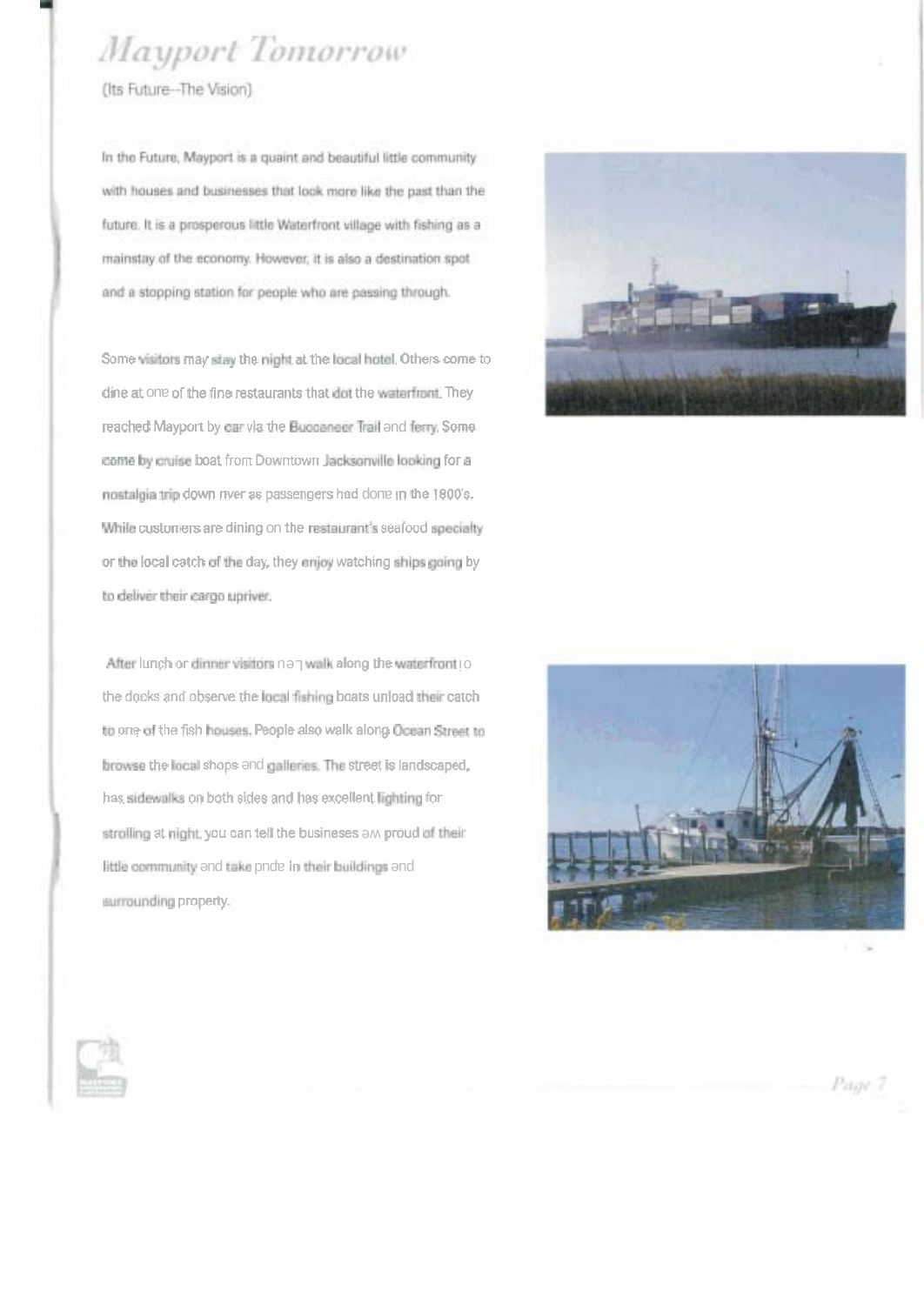

(Its Future--The Vision)

The residents of the village feel the same way. Thye know they live in a unique village setting that sets them apart from the rest of the city of Jacksonville.

The people of Jacksonville are also proud of their fishing village for they know that they have something from the past that has remained unchanged compared to the rest of the city. School children often take trips to observe and learn. They visit the lighthouse, the Marine Science Center, the Maritaime/Cultural Museum and the fishing industry. Some people come to go deep sea fishing while others go bird watching at the nearby Timucuan National Park Preserve. Others go whale watching. This little village brings in tourist dollars. Tourists may spend the day at Mayport but they also visit attractions on both sides of the St. Johns River.





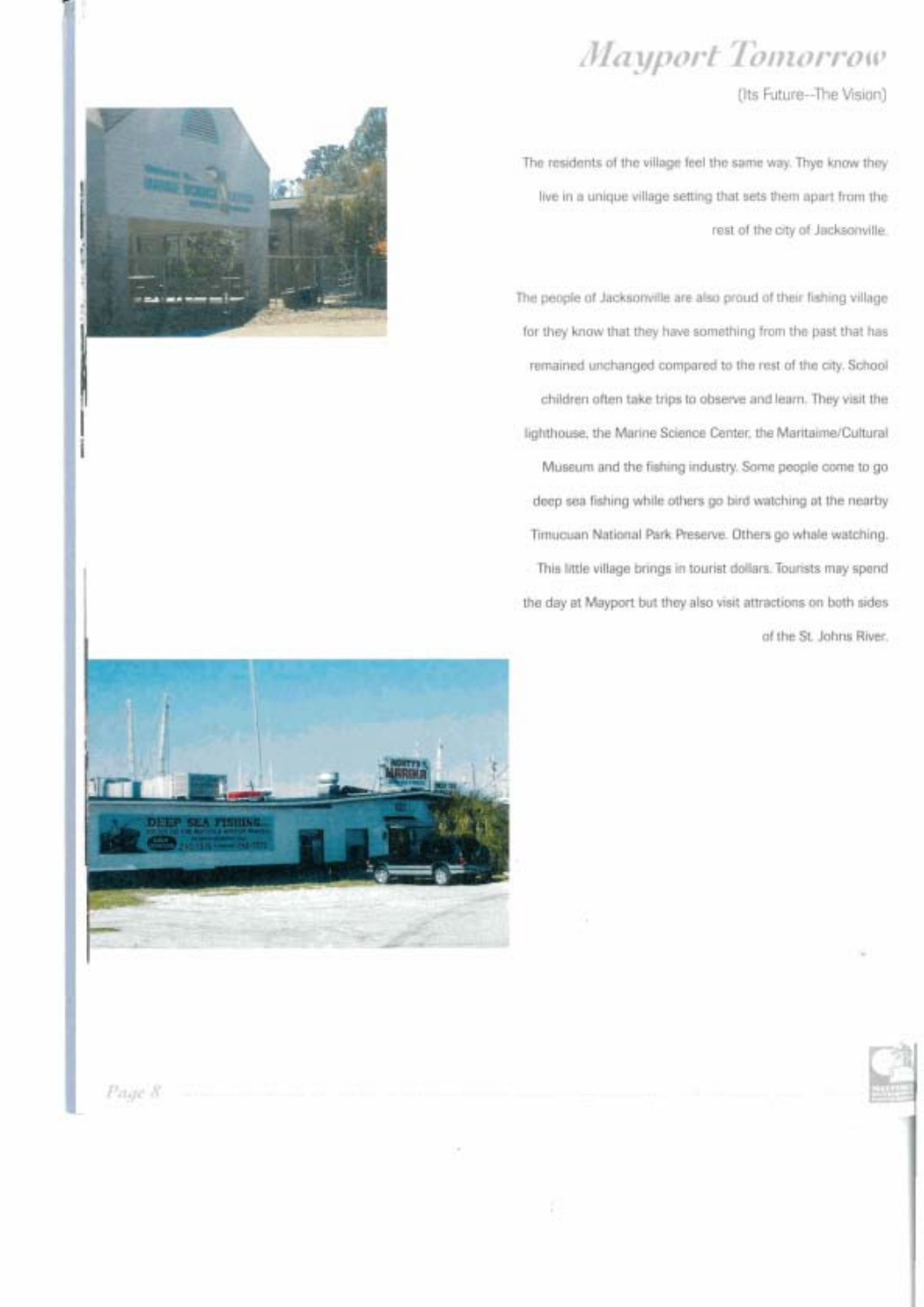The Visioning Sessions

In July of 1998, a large group of people got together on three diirent evenings to discuss the future of Mayport. The panicipants represented various organirations, businesses, Concerned **citizens** and government They identified Mayport's svengths and **weaknesses** They also had visions of Mayports future. The participants **feit** matwith **mention**  and focus. Mayport can be a revitalized thriving little waterfront community. Below are some of the strengths and weaknesses that were idemifled by **the** visioning session participants.

### Mayport Village Strengths

| Lighthouse                         | Fishing industry                          |  |
|------------------------------------|-------------------------------------------|--|
| <b>Historic buildings</b>          | Waterfront community                      |  |
| River Ferry                        | <b>Buccaneer Trail (A1A)</b>              |  |
| Marine Science Education Center    | Seafood restaurants                       |  |
| Recreational fishing               | Close proximity to Navy Base              |  |
| Small <b>dose-knit</b> Community   | Close proximity to Timucuan Preserve      |  |
| Near Little, letties & Hanna Park  | <b>Coast Guard Base</b>                   |  |
| St. Johns Fliver                   | Rich in history & natural heritage        |  |
| Meyport Village Weeknesses         |                                           |  |
| Run down appearance                | Lack of commerce                          |  |
| No sanitary sewer lines            | Lack of police presence                   |  |
| Small land area (60+ acres)        | Lack of drainage                          |  |
| Poor traffic flow through village  | Lack of landscaping                       |  |
| Need better <i>lodging</i>         | Docks, seawalls & piers are deteriorating |  |
| Lack of parking                    | Lack of Street lighting                   |  |
| Hodgepodge zoning along riverfront | Not pedestrian friendly                   |  |

Athough Mayport has some weakmesses, the village also has many strengths to build upon. It was felt that focusing attention on Mayport's strengths will create opportunities fur the revitalization of the fishing village.

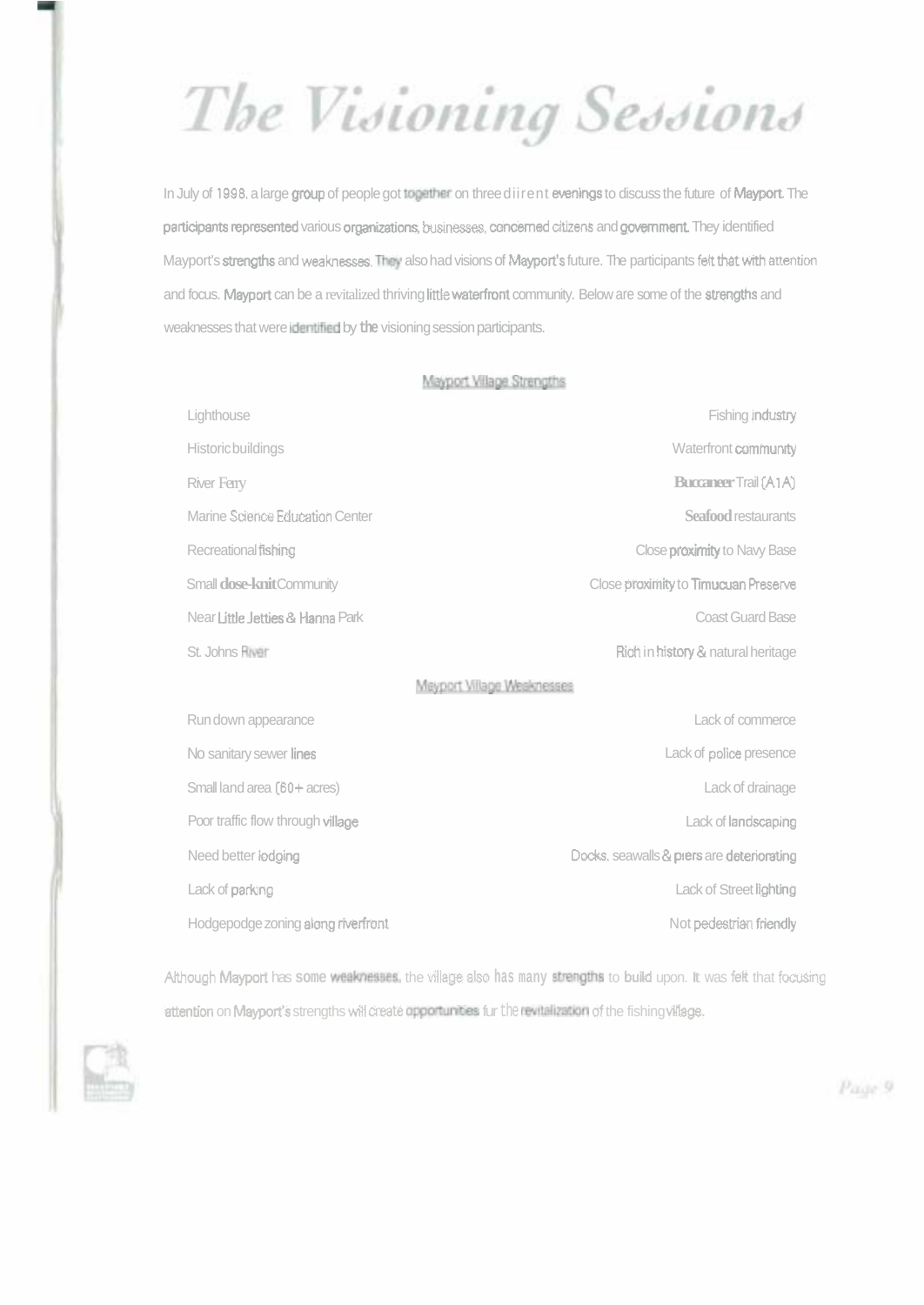The Program

The City of Atlantic Beach and the City of Jacksonville passed resolutions to work cooperatively in the rejuvenation of Mayport. With that spirit of cooperation, the Mayport Witterfront Partnership was formed. The Partnership's responsibility is to develop a revitalization plan for the Community and oversee the redevelopment. The goal and objective of this organization is to achieve "Mayport's Temorrow"; the vision of the future.



The Wilterfront Florida Partnership selects waterfront communities and oversees the special area management planning for the project areas. Mayport was selected to participate as one of the first three waterfront community projects in the State of Florda. The initiation program runs for two years. During the program, the Mayport Waterfront Partnership received a \$10,000 for the first year and a \$25,000 second year grant for a special area management plan. The Partnership also received an additional \$50,000 grant to be used for the "Mayport Waterfront Revitalization Plan". Grant money for this program was dispensed from the Florida Department of Community Affairs. Florida Coastal Management Programs and funded through the National Oceanic and Atmospheric Administration. The grants are administered by the City of Atlantic Beach and the City of Jacksonville.

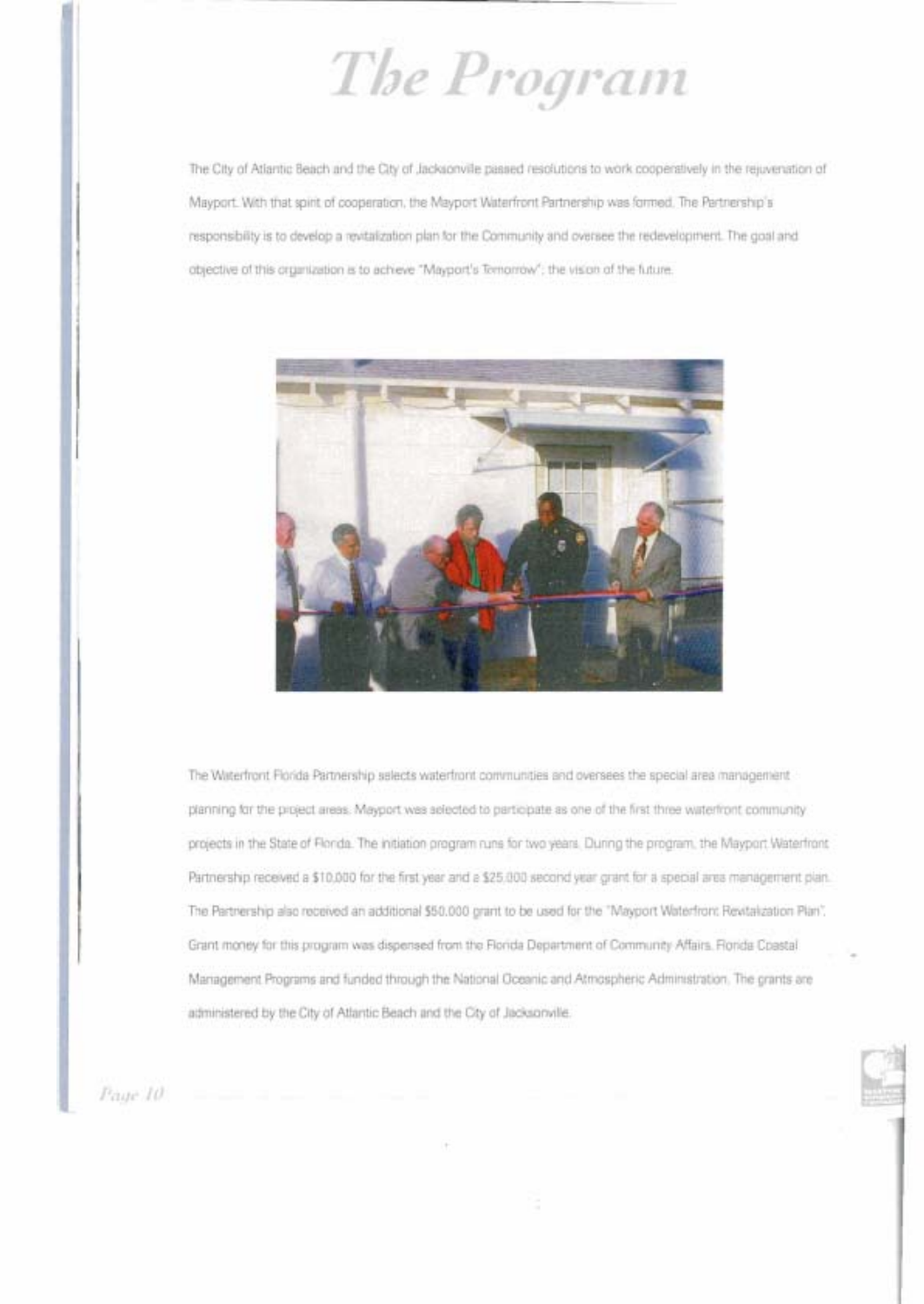

**(Goals and Objectives)** 

Although. Mayport is part of the *Cii* of Jacksonville. the fishing village's charm **sets** apart from the **rat** of Jacksonville. The present zoning in the village is not conducive to Mayport's unique character. The Partnership feels that the village will need to have it's own zoning (overlay zone). This new zone will be incorporated into the Mayport Waterfront Revitalization Plan that will aide in the future development, growth and revitalization of the Village. The plan will also address architecture, ecotourism, landscaping, parking and recreation, as well as other issues. The plan will be used by the Partnership to achieve the goals and objectives, that were derived from the visioning sessions; the "Mayport of the Future: the Mayport of the Past"

### Partnership Board of Directors

| Councilman Dick Bmwn      | <b>Captain Eric Bryson</b>   | John Cross             |
|---------------------------|------------------------------|------------------------|
| <b>Tom Dumas</b>          | Claudia Estes                | David Fisher           |
| Captain Jan C Gaudio      | Barbara Goodman              | <b>Tyler Greenwell</b> |
| <b>Ben Hewitt</b>         | Scott Hillaman               | Councilman Max Leggett |
| Commissioner John Meserve | Commissioner Theo Mitchelson | John Mitchell          |
| Gerald Pack               | Jean Powers                  | Joe Ryan               |
| <b>Judy Saucerman</b>     | Gary Seabrook                | Connie Shea            |
| Sharette Simplans         | Councileman Eric Smith       | Jill Sprowell          |
| <b>Ron Summers</b>        | Desmond Waters               | Donald Wolfson         |

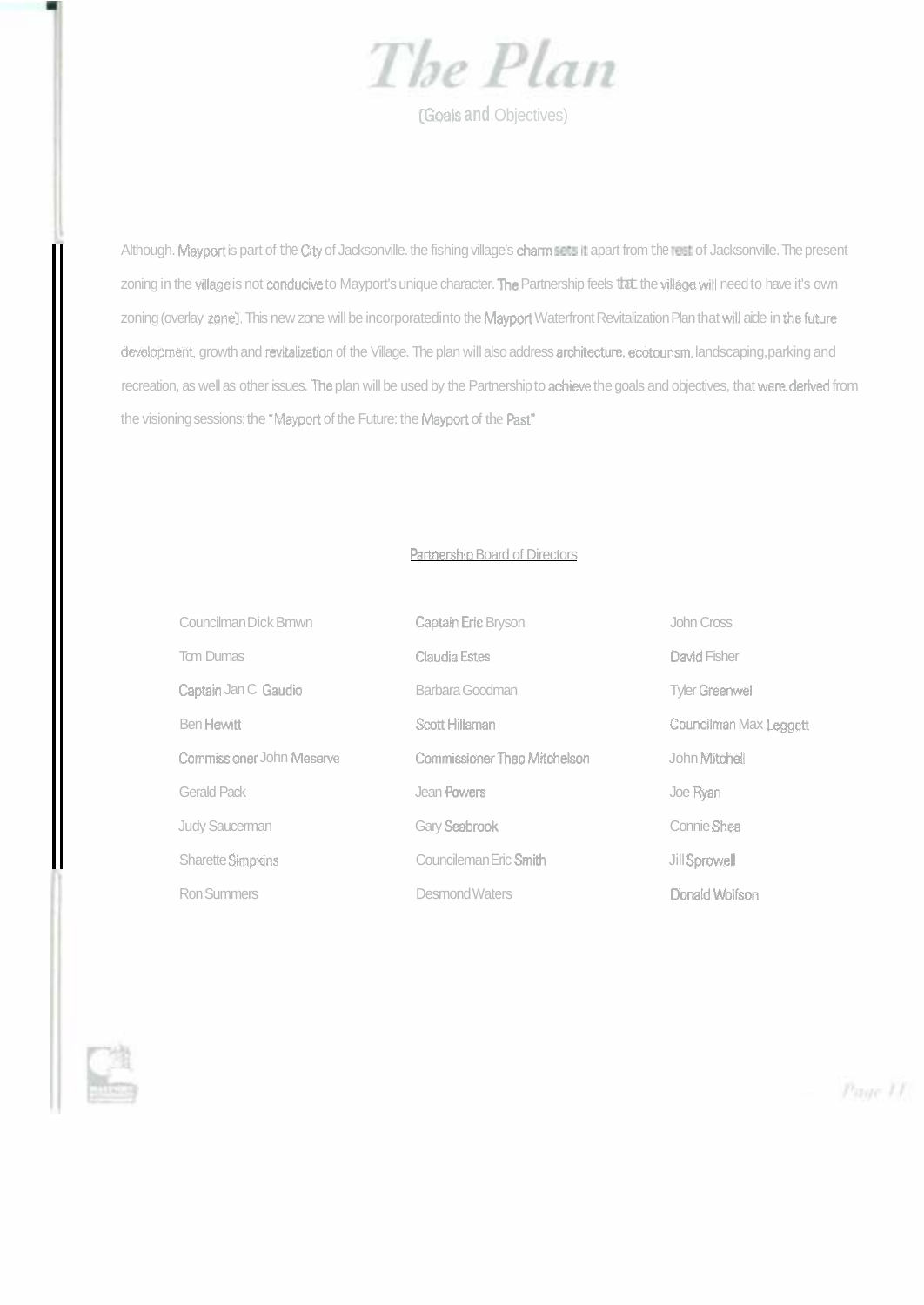The Plan

### (Goals and Objectives)

#### Participating Organizations

City of Atlantic Beach

- III Office of the Mayor
- **III** Atlantic Beach City Council

City of Jacksonville

- **B** Office of the Mayor
- **III** Jacksonville City Council
- **E Department of Planning and Development**
- **III** Department of Parks, Recreation and Entertainment
- **E** Neighborhood Services Division
- Lacksonville Electric Authority
- III Jacksonville Transportation Authority
- **B** Sheriff's Office
- Duval County School Board

City of Neptune Beach

State of Florida

- III Department of Environmental Protection
- **B** Department of Community Affairs

St. Johns River Water Management District

United States Government

- **B** Department of Commerce, National Oceanic and Atmospheric Administration
- **B** Department of Interior, National Parks Services
- **III Department of Defense, U.S. Navy**
- **E Department of Transportation, U.S. Coast Guard**

Beaches Business Association

Chamber of Commerce

Cultural Council of Greater Jacksonville

Heckscher Drive Community Club

Jacksonville and the Beaches Convention Visitors Bureau

Jacksonville Maritime Museum Society

Marine Science Education Center

Mayport Civic Association

Mayport Lighthouse Association

Mayport Merchants Association

Mayport Preservation Society

St. Johns Bar Pilot Association

Waterfronts Florida Partnership